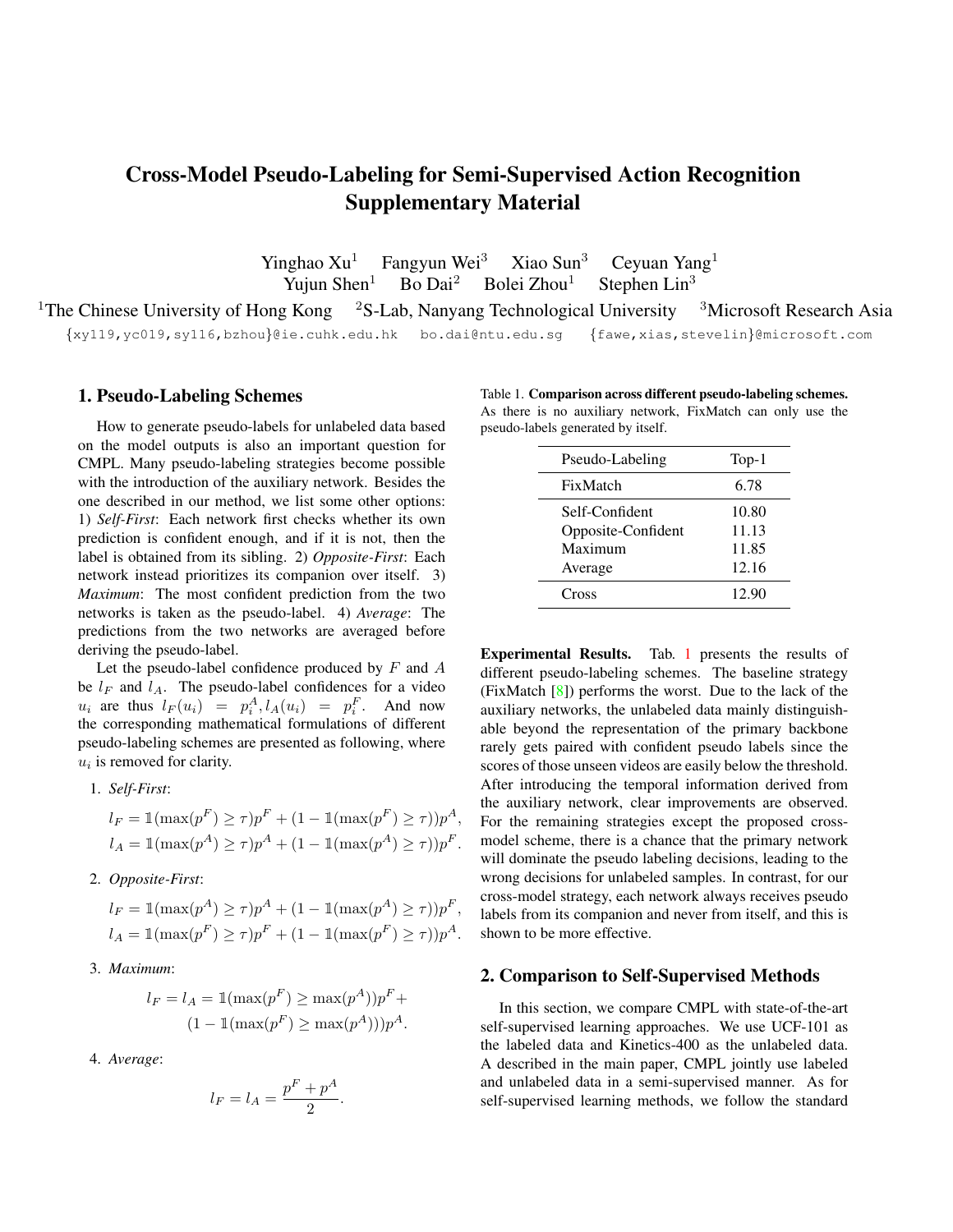Table 2. Comparison with other state-of-the-art self-supervised learning methods on UCF-101. We use UCF-101 as the labeled data and Kinetics-400 as the unlabeled data. The other self-supervised methods are pretrained on Kinetics-400 and fine-tuned on UCF-101. Our model are trained from scratch.

| Method              | Architecture       | $#$ Frames | <b>UCF-101</b> [9] |
|---------------------|--------------------|------------|--------------------|
| Random Init         | 3D-ResNet50        | 8          | 61.1               |
| ImageNet Init       | 3D-ResNet50        | 8          | 86.2               |
| MotionPred $[12]$   | C3D[10]            | 16         | 61.2               |
| RotNet3D $[6]$      | 3D-ResNet18        | 16         | 62.9               |
| ST-Puzzle [7]       | 3D-ResNet18        | 16         | 65.8               |
| ClipOrder $[16]$    | $R(2+1)D-18$ [15]. |            | 72.4               |
| DPC [3]             | 3D-ResNet34        |            | 75.7               |
| AoT $[14]$          | T-CAM              |            | 79.4               |
| SpeedNet [1]        | I3D <sub>[2]</sub> | 64         | 81.1               |
| <b>VTHCL</b> [17]   | 3D-ResNet50        | 8          | 82.1               |
| PacePrediction [13] | $S3D-G[11]$        | 64         | 87.1               |
| CoCLR [4]           | $S3D-G[11]$        | 32         | 87.6               |
| Ours                | 3D-ResNet50        | 8          | 88.9               |

protocol to use unlabeled data in Kinetics-400 for pretraining, followed by a fine-tuning on the labeled data in UCF-101.

As shown in Tab. 2, in comparison to the CoCLR [4], our model provides a performance gain of 1.3% only with 8 frames input, indicating the effectiveness of CMPL. It is a very encouraging result, suggesting that semi-supervised learning is a promising solution for action recognition with limited labeled data. We hope that our result can provide a strong baseline for comparison with more self-supervised learning methods.

## 3. 3D-ResNet Network Structure

Tab. 3 shows the architecture of 3D-ResNet50. It inherits the 2D-ResNet  $\lceil 5 \rceil$  and inflates the 2D kernel at  $conv1$ across all stages. The other convolution blocks are still in 2D format, focusing on the spatial semantics. Moreover, there exist no temporal downsampling layers, in order to maintain long-temporal fidelity. Notably, we shrink the width of 3D-ResNet to a factor of 1/4 to use the 3D-ResNet50 $\times$ 1/4 as the default auxiliary pathway.

### 4. Effects of Sampling Schemes

As illustrated in Section 4.1 of the main paper, the number of sampled videos is the same across different categories. However, different from UCF-101, the distribution of videos across different categories is not balanced in Kinetics-400. We re-sample a new video subset under the Kinetics-400 distribution, called 'category-wise sampling scheme'. To be specific, we first compute the number of each category and next randomly sample the videos from each category with the corresponding ratio and the total number. Tab. 4 presents the results of different sampling

Table 3. 3D-ResNet50 Network Structure.The dimensions of convolution kernels are denoted by  $\{K_T \times K_H \times K_W, K_C\}$  for temporal, height, width and channels sizes. The output size is in  $\{C \times T \times S^2\}$  format denoting channel, temporal and spatial size. We take input size of  $3 \times 8 \times 224^2$  which utilizes 8 frames with 224 spatial resolution as an example.

| Stage             | <b>Block</b>                                                                                         | Output Size                 |
|-------------------|------------------------------------------------------------------------------------------------------|-----------------------------|
| input             |                                                                                                      | $3 \times 8 \times 224^2$   |
| conv <sub>1</sub> | $5 \times 7 \times 7,64$<br>stride $1, 2, 2$                                                         | $64 \times 8 \times 112^2$  |
| pool <sub>1</sub> | $1\times3\times3$ , max<br>stride $1, 2, 2$                                                          | $64 \times 8 \times 56^2$   |
| res <sub>2</sub>  | $3\times1\times1, 64$<br>$\times 3$<br>$1\times3\times3$ , 64<br>$1\times1\times1$ , 256             | $256 \times 8 \times 56^2$  |
| res <sub>3</sub>  | $3 \times 1 \times 1$ , 128<br>$\times 4$<br>$1\times 3\times 3$ , 128<br>$1\times1\times1, 512$     | $512 \times 8 \times 28^2$  |
| res <sub>4</sub>  | $3\times1\times1$ , 256<br>$\times 6$<br>$1 \times 3 \times 3$ , 256<br>$1 \times 1 \times 1$ , 1024 | $1024 \times 8 \times 14^2$ |
| res <sub>5</sub>  | $3 \times 1 \times 1, 512$<br>$\times$ 3<br>$1\times 3\times 3, 512$<br>$1 \times 1 \times 1$ , 2048 | $2048 \times 8 \times 7^2$  |

schemes under the same setting of ablation study in Section 4.3 of the main paper. Even with the unbalanced distribution, CMPL obtains nearly the same performance with the 'uniform sampling' scheme, suggesting the robustness and generality of our approach.